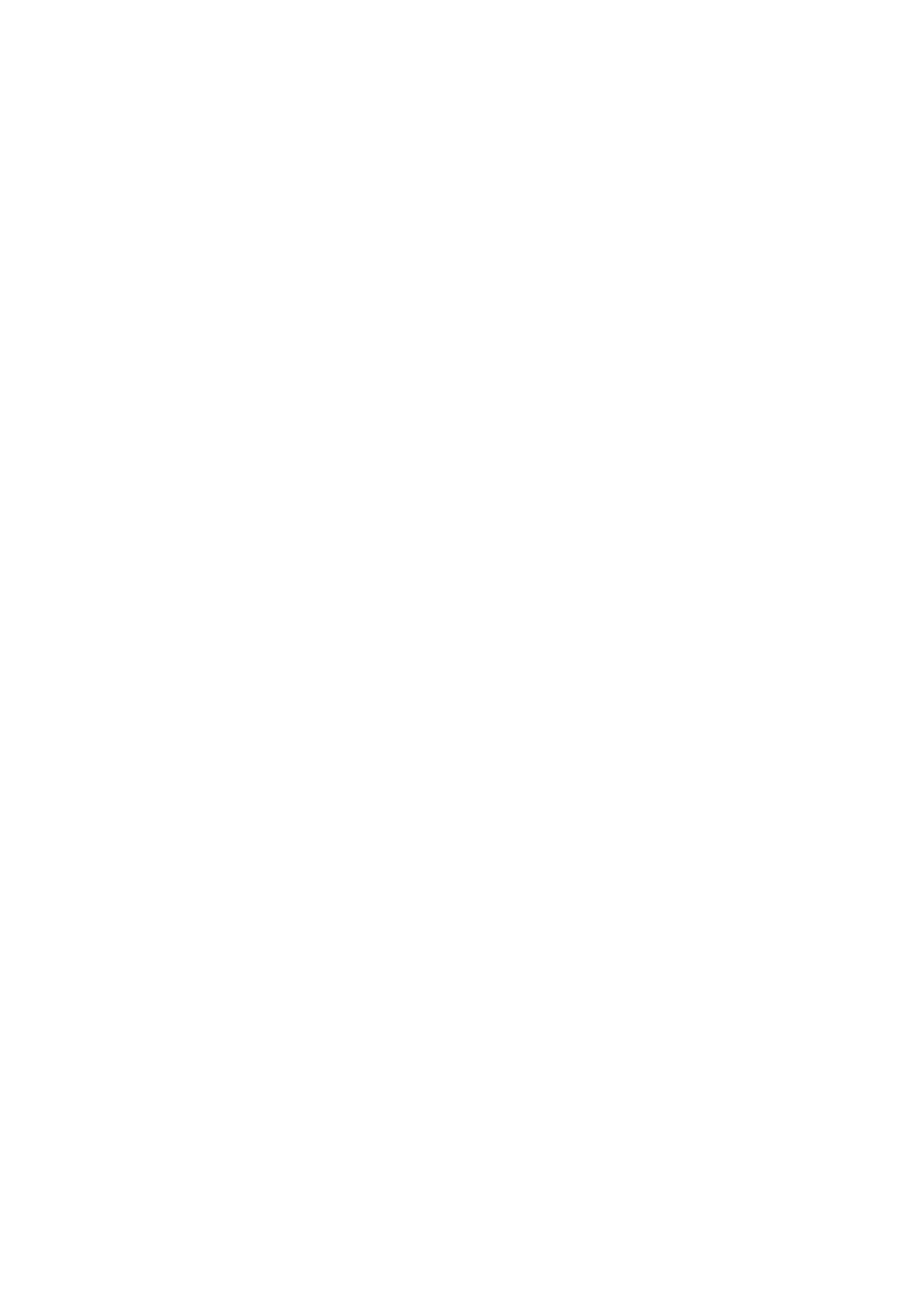Ich versichere wahrheitsgemäß, die Arbeit selbstständig angefertigt, alle benutzten Hilfsmittel vollständig und genau angegeben und alles kenntlich gemacht zu haben, was aus Arbeiten anderer unverändert oder mit Abänderungen entnommen wurde.

> ............................................................ (Andreas Seltenreich)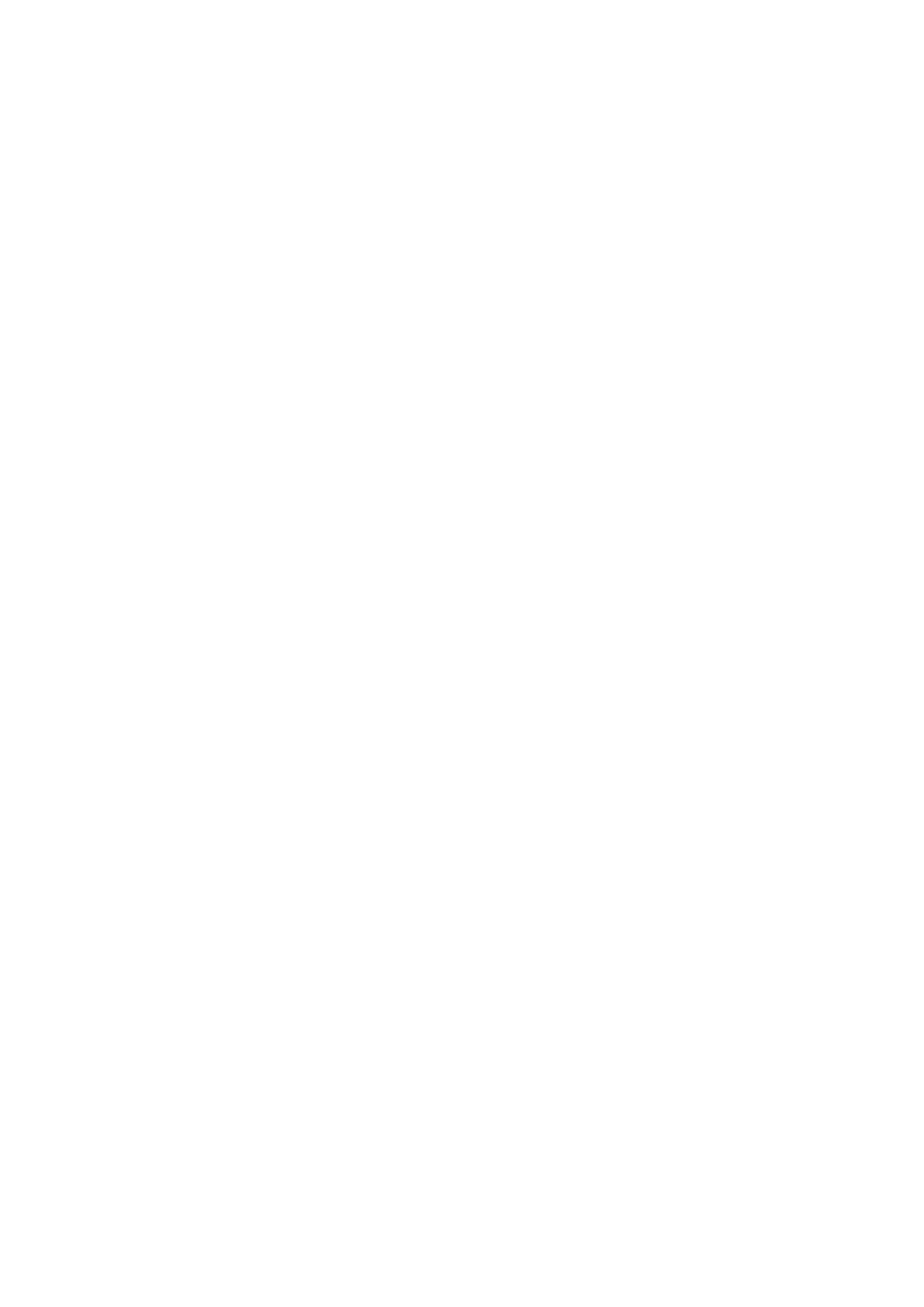## **Contents**

| $\mathbf{1}$   |     | Introduction                                                                                                   | 6              |
|----------------|-----|----------------------------------------------------------------------------------------------------------------|----------------|
| $\overline{2}$ | 2.1 | <b>Preliminaries</b>                                                                                           | 6<br>6         |
| 3              |     | Analysis of the current Conv optimization                                                                      | $\overline{7}$ |
|                | 3.1 |                                                                                                                | $\overline{7}$ |
|                | 3.2 |                                                                                                                | 8              |
| 4              |     | Analysis-based approach to Conv optimization                                                                   | 9              |
|                | 4.1 | Supporting cyclic subgraphs $\ldots \ldots \ldots \ldots \ldots \ldots \ldots \ldots \ldots$                   | 9              |
|                | 4.2 | Supporting additional opcodes $\ldots \ldots \ldots \ldots \ldots \ldots \ldots$                               | $\overline{9}$ |
|                | 4.3 |                                                                                                                | - 9            |
|                | 4.4 | Removing Conv nodes by increasing bit widths                                                                   | 10             |
|                | 4.5 |                                                                                                                | 10             |
| 5              |     | Don't care bit analysis (DCA)                                                                                  | 12             |
|                | 5.1 |                                                                                                                |                |
|                | 5.2 |                                                                                                                | 12             |
|                | 5.3 | Data-flow equations $\ldots \ldots \ldots \ldots \ldots \ldots \ldots \ldots \ldots$                           | 13             |
|                | 5.4 |                                                                                                                | 15             |
|                |     | Arithmetic opcodes<br>5.4.1                                                                                    | 15             |
|                |     | 5.4.2                                                                                                          | 15             |
|                |     | 5.4.3                                                                                                          | 15             |
|                | 5.5 |                                                                                                                | 16             |
|                | 5.6 |                                                                                                                | <b>16</b>      |
| 6              |     | Conv optimization using DCA result                                                                             | 17             |
|                | 6.1 |                                                                                                                | 17             |
|                |     | Moving downconv up $\dots \dots \dots \dots \dots \dots \dots \dots \dots \dots \dots \dots \dots 17$<br>6.1.1 |                |
|                |     | 6.1.2                                                                                                          | 18             |
|                |     | 6.1.3                                                                                                          | 19             |
|                | 6.2 |                                                                                                                | 19             |
|                | 6.3 |                                                                                                                |                |
| $\mathbf{7}$   |     | <b>Evaluation</b>                                                                                              | 21             |
|                | 7.1 |                                                                                                                | 21             |
|                | 7.2 |                                                                                                                | 22             |
| 8              |     | Conclusion                                                                                                     | 23             |
|                | 8.1 |                                                                                                                | 23             |
|                | 8.2 |                                                                                                                | 23             |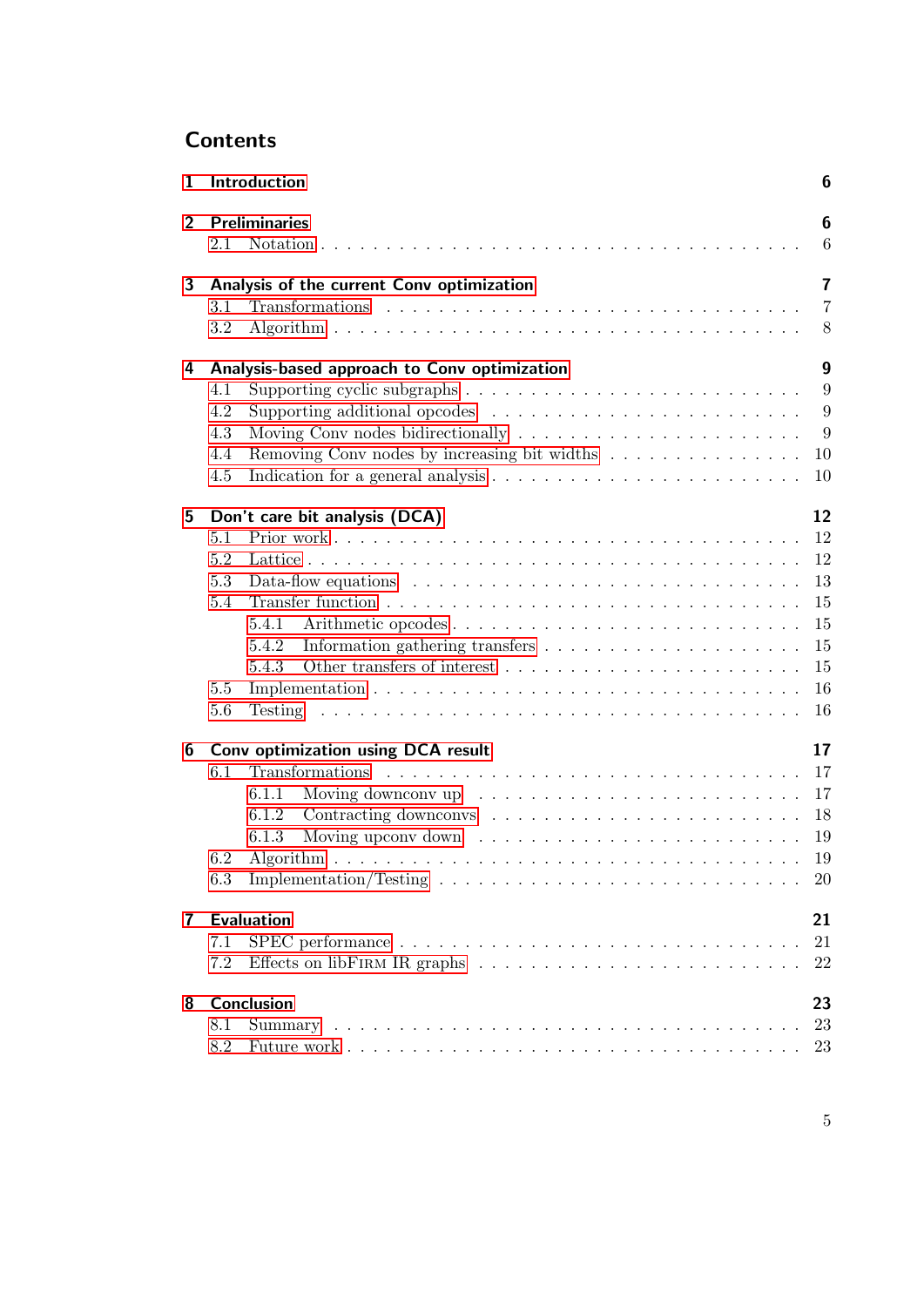## <span id="page-5-0"></span>1 Introduction

The data types of a programming language need to be present in its intermediate representation (IR) as well. In the graph based IR Firm, conversion between types is represented by Conv nodes. Not all of the Conv nodes are actually necessary. Removing the unnecessary ones allows further optimization and no conversion code has to be generated, improving run-time performance.

The libFirm compiler framework already includes a Conv optimization phase, but it is limited to acyclic subgraphs. The current implementation is analyzed in section [3.](#page-6-0) To overcome its limitations, an analysis-based approach is presented in section [4.](#page-8-0)

In section [5,](#page-11-0) a fix-point based analysis is presented to serve as basis for an improved Conv optimization phase, which is presented in section [6.](#page-16-0) Finally, the performance of the new phase is evaluated in section [7.](#page-20-0)

Some of the findings during the course of this work were not relevant for the task at hand, but might still promote future work, as suggested in section [8.2.](#page-22-2)

## <span id="page-5-1"></span>2 Preliminaries

#### <span id="page-5-2"></span>2.1 Notation

The notation and terminology regarding the Firm IR follows [\[MTB05\]](#page-23-0) with the following additions.

As mode conversion is discussed elaborately,  $N$ ,  $M$  and  $W$  in any formula denote any three modes where  $N, M, W \in Int \wedge size(N) \leq size(M) \leq size(W)$ . Similarly,  $N^s, N^u$ ,  $M^u$ ,  $M^s$ ,  $W^s$  and  $W^u$  are defined on the set *Int* partitioned according to the signedness of types.

Also due to type-heaviness of the discussion, superscripts to opcodes are introduced to denote the mode of its result.

As control dependencies are mostly irrelevant in the conceived optimization, the implicit basic block operand to each op code is omitted from Firm IR syntax and edges in illustrating graphs always denote data dependencies unless noted otherwise.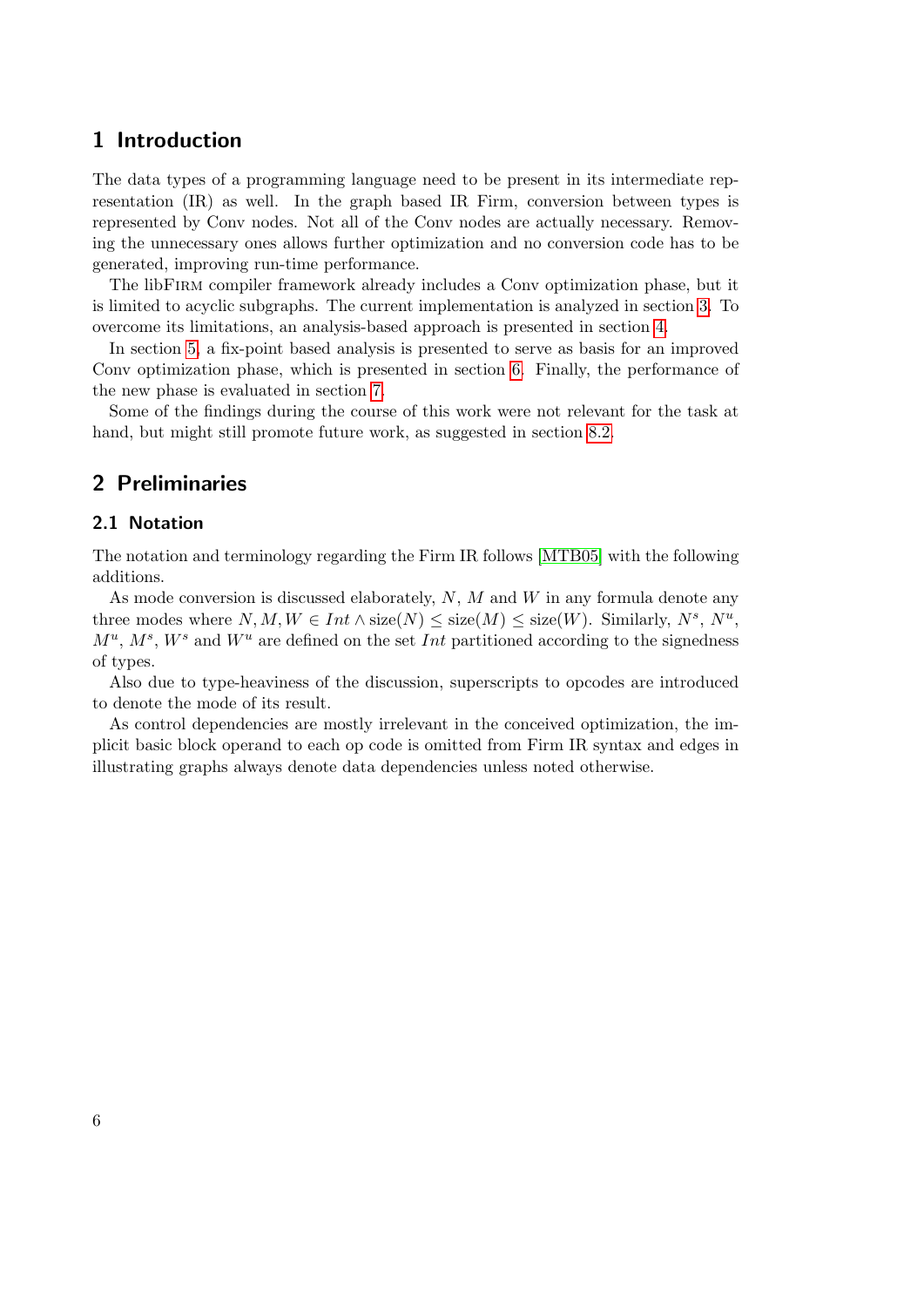## <span id="page-6-0"></span>3 Analysis of the current Conv optimization

Studying the current implementation is expedient for several reasons. The goal of this Studienarbeit is to improve on the current Conv optimization. To avoid regressions in performance, the transformations performed by a new implementation should imply those made by the old one. To avoid regressions in computational complexity, it is essential to study the algorithms used.

Of particular interest is the way the non-orthogonal goals of minimizing bit widths and minimizing the number of Conv nodes are currently traded off. Performing all operations in the minimum required bit-width would probably maximize the number of Conv nodes, and the minimum number of Conv node can probably achieved by performing all computations at maximum bit-width.

#### <span id="page-6-1"></span>3.1 Transformations

The current Conv optimization performs three kinds of transformations: movement of Conv nodes against data flow direction, contraction of adjacent Conv nodes and contracting Conv and Const nodes.

Conv nodes are moved through the graph by transforming a subgraph

$$
Conv^N(Op_0^W(Op_1^W, \ldots, Op_n^W))
$$

into

$$
Op_0^N(Conv^N(Op_1^W), \ldots, Conv^N(Op_n^W))
$$

when the following conditions hold:

- 1.  $Op_0 \in \{Minus, Phi, And, Eor, Or, Not, Add, Mul, Sub, Shl\}, i.e., Op_0$  is contained in a white list of opcodes for which the transformation cannot change program semantics.
- 2.  $Op_0^W$  does not have other users besides the Conv node.
- 3. A cost function determines that the number of Conv nodes in the IRG won't increase. [1](#page-6-2)

Contraction transforms subgraphs  $Conv^N(Conv^M(Op^W))$  into  $Conv^N(Op^W)$  when  $Conv^N$ is the only user of  $Conv^W$ .

Subgraphs of the the form  $Conv^N(Const^W)$  are contracted into  $Const^N$  by converting the Const node's target machine value from W to N.

<span id="page-6-2"></span><sup>&</sup>lt;sup>1</sup>This is how the aforementioned optimization problem regarding the non-orthogonal nature of the Conv optimization is dealt with.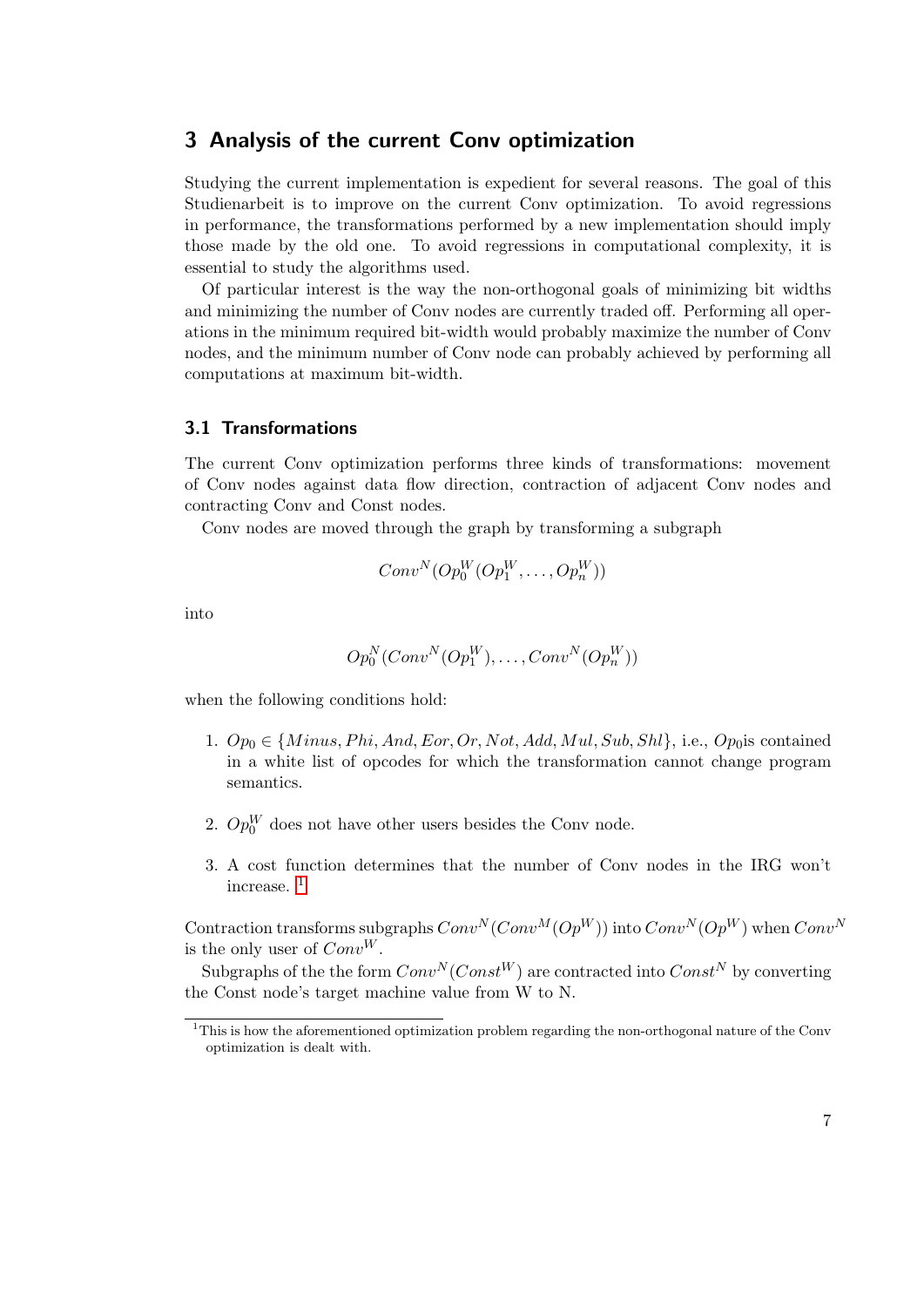## <span id="page-7-0"></span>3.2 Algorithm

Informally, the old Conv optimization performs the above transformation using three nested depth-first searches (DFS). The first DFS is performed to locate Conv nodes within the IRG, the second to locate convertible nodes within the data-flow subgraph the Conv node operates in. The third DFS is used to determine the cost of a potential conversion of a node found during the second DFS.

The algorithm outlined above is then run repeatedly until the graph no longer changes, reaching a fixpoint.

While a theoretical worst-case complexity of  $O(|E|^3)$  – E being the number of edges in the IRG — implied by three nested depth-first searches sounds expensive for an optimization phase, the run-time of the optimization on IRGs of real-life programs appears small enough for the optimization to not stick out during libFIRM profiling.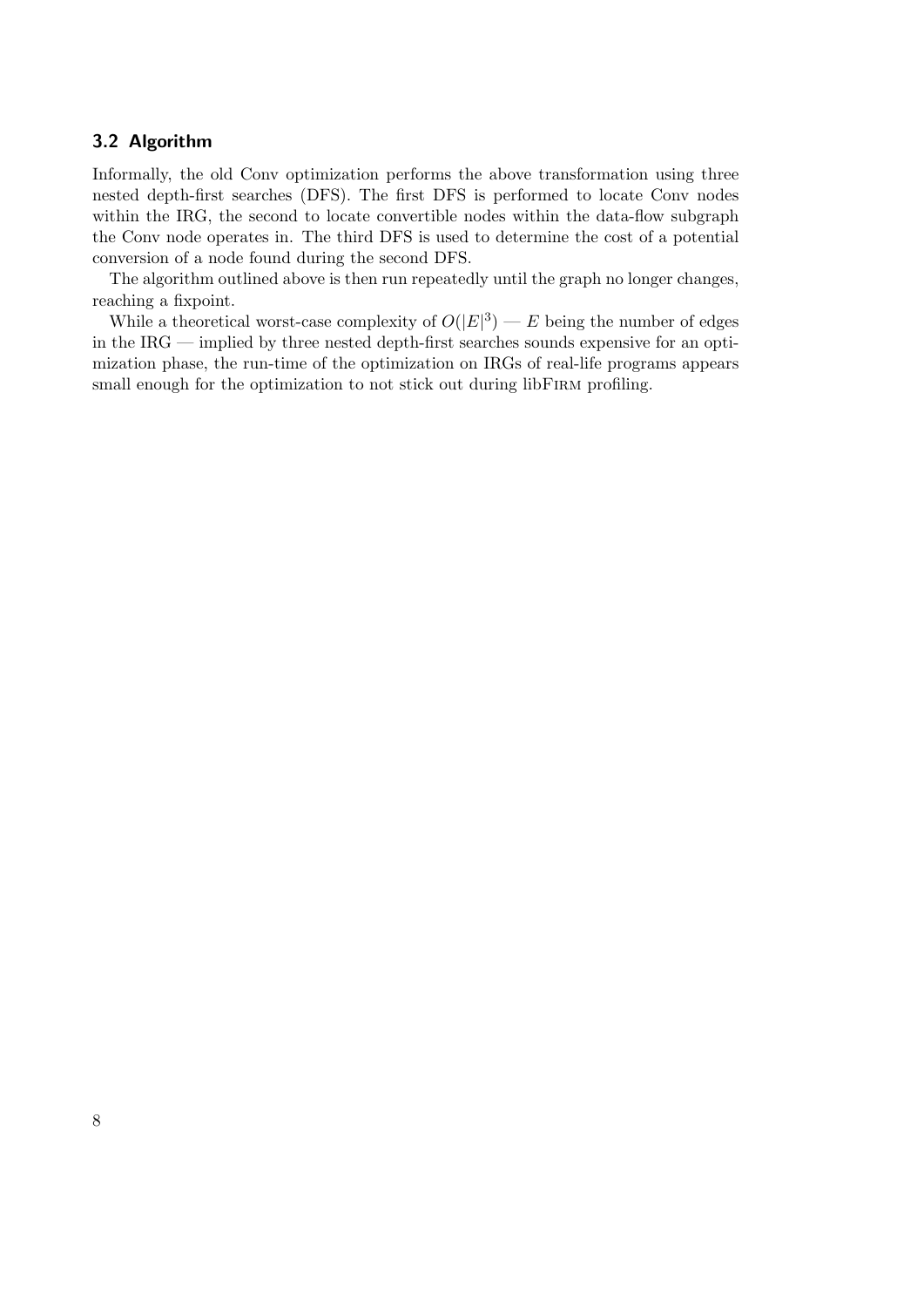## <span id="page-8-0"></span>4 Analysis-based approach to Conv optimization

## <span id="page-8-1"></span>4.1 Supporting cyclic subgraphs

<span id="page-8-4"></span>Figure [1](#page-8-4) illustrates a cyclic IR subgraph that could be converted from type W to type N. The classic Conv optimization does not touch this case because it violates condition 2 — the Phi node has multiple users.



Figure 1: An example of a cycle in the data dependency graph preventing optimization.

At this point, a suggesting, basic approach to support cycles could be to perform a preceding analysis that marks nodes as "safe" if they are only reachable from nodes with compatible, narrow types via paths containing only white listed operations. The only modification to the algorithm would be to check the safe flag instead of the white list cost function and transformations would continue to operate locally.

#### <span id="page-8-2"></span>4.2 Supporting additional opcodes

Looking at the white list of opcodes more closely reveals that the listed opcodes have in common that higher bits in their operands can never affect lower bits in the operation's result. This property allows to perform the computation with a smaller type if the user of the node only cares about some subset of the bits available in a narrower type.

An example for a white listed opcode is *Shl*. An example of a non-white listed one is  $Shr$ . Depending on context, however, it can actually be legal to down convert a  $Shr$ node, too. For example, converting the  $Shr$  from mode H to mode B is safe in the subgraph  $Conv^B(Shl^H(Shr^H(x, 1), 1))$  for any value of x.

Thus, tracking the "caredness" of bits instead of plain connectedness via white listed nodes yields a more precise analysis, allowing optimization of additional opcodes.

#### <span id="page-8-3"></span>4.3 Moving Conv nodes bidirectionally

The old Conv optimization only decreases bit widths by moving Conv nodes to narrower modes (downconv) against data flow direction. While moving Conv nodes to wider modes (upconv) in data flow direction would also decrease bit widths, this is not possible without an analysis-based approach, as an upconv node itself doesn't convey any information on whether the bits that would be lost by moving the node in direction of the data flow are relevant for the program.

In combination with the analysis outlined above, moving upconvs in data flow direction ought to be feasible as long as only not-cared-for bits are lost.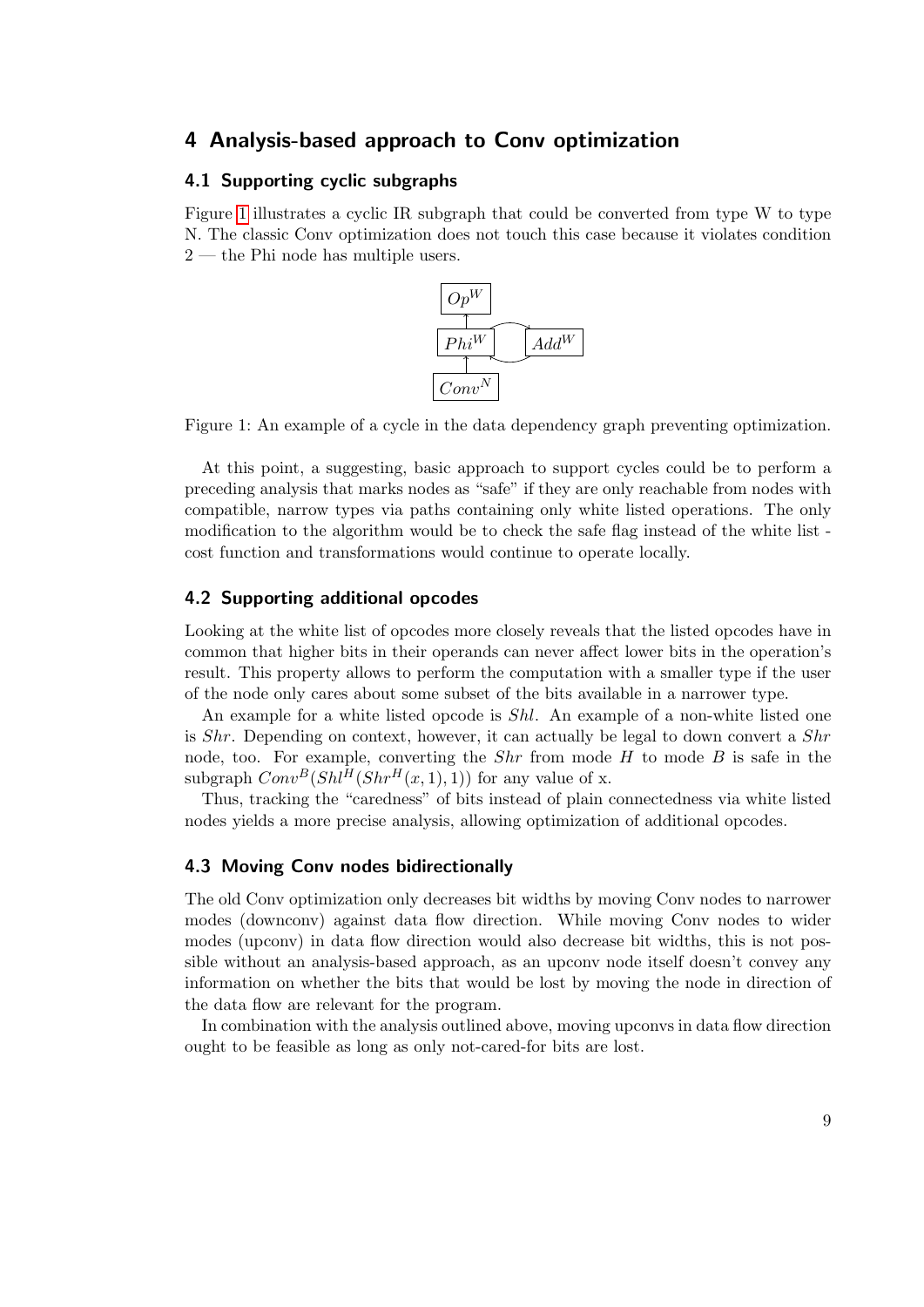There is another approach to determining the safety of moving an upconv in data flow direction: libFIRM includes an analysis that that locates constant bits in data mode nodes (FP-VRP). If the bits that are about to get lost are suitably constant, e.g., all zero with unsigned integer mode nodes, the node can be converted despite cared-for bits being lost because they will be restored later by the upconv with no information loss.

#### <span id="page-9-0"></span>4.4 Removing Conv nodes by increasing bit widths

One of our objectives — minimizing the number of Conv nodes in Firm graphs — could also be achieved by increasing bit widths instead of minimizing them. The platforms libFirm back ends target usually have a native bit width determined by CPU register widths and ALU capabilities. Choosing bit widths below this native width for computations doesn't necessarily improve performance. Even worse, it might degrade performance because alignment constraints of a targeted architecture could require additional code or cause extra bus cycles.

Therefore, choosing a native width instead of narrower ones might result in graphs that contain a smaller number of Conv nodes as well as better performing code.

However, this approach is problematic for two reasons. One, a new interface to firm back ends would be necessary so the Conv optimization could figure out the native type, or — more general — the run time cost of using various types.

The second reason is modulo semantics. The architectures targeted by libFirm back ends exclusively use two's complement integer arithmetic, which implies a modulo operation on each and every computation performed with a modulus depending on bit width of the operation.

Some languages currently translated using libFirm would be consistent with changing this modulus. For example, [\[KR88\]](#page-22-3) states with respect to using integer types:

"The handling of overflow, divide check, and other exceptions in expression evaluation is not defined by the language."

...which is still true in [\[ISO99\]](#page-22-4).

However, it was indicated by IPD staff that libFirm IR should guarantee modulo semantics on integer overflow.

#### <span id="page-9-1"></span>4.5 Indication for a general analysis

Early in the design process the following piece of code originating from the "crafty" part of the SPEC CPU2000 benchmark was brought to the author's attention with the comment "it would be nice if the new Conv optimization could do something about this".

```
short f(long long x, long long y) {
    return (x \gg 16 | y \ll 16);
}
```
The resulting libFIRM-Subgraph:

 $Conv^{Hs}(Or^{Ls}(Shl^{Ls}(x, 16), Shrs^{Ls}(y, 16)))$ 

10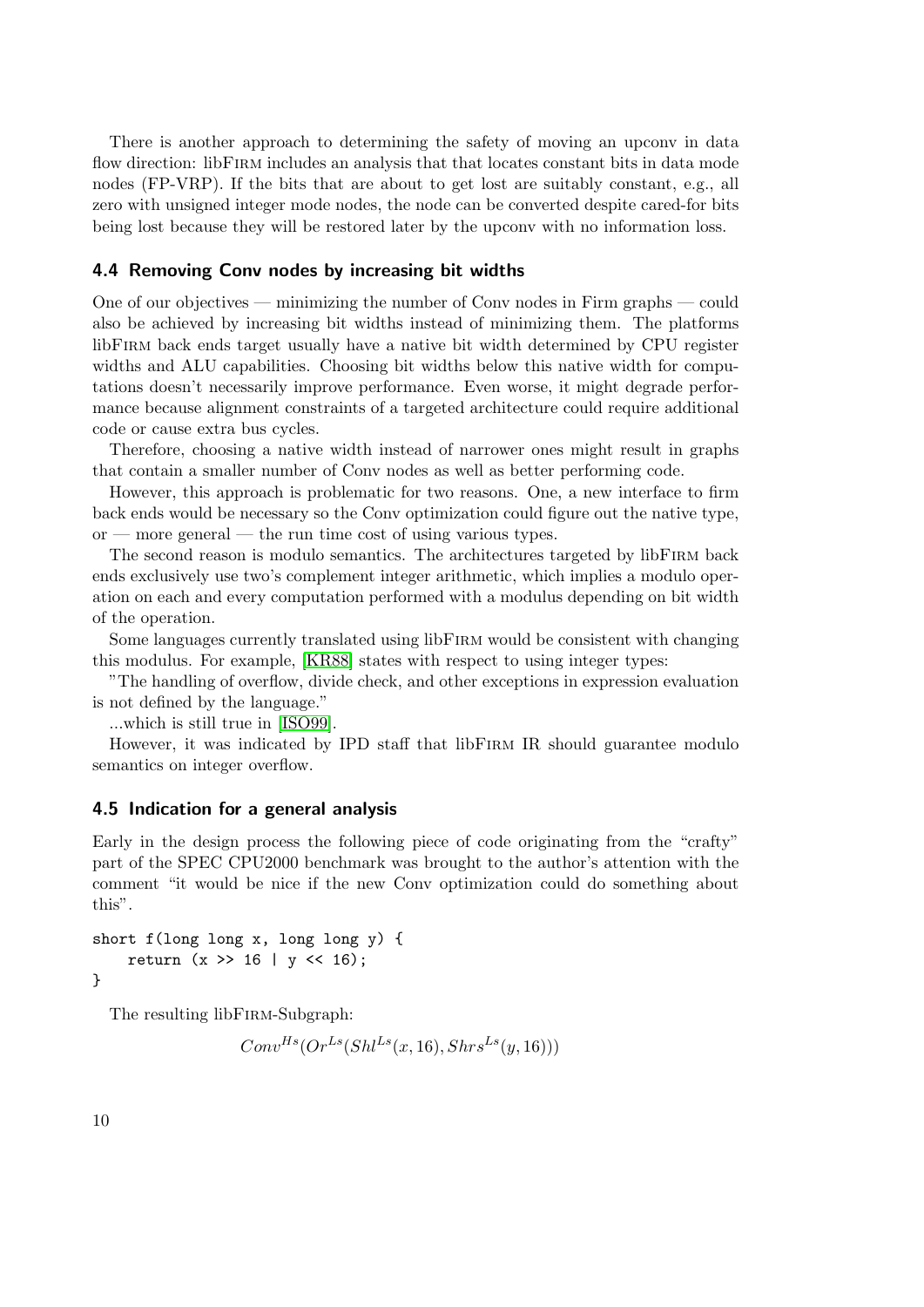While the  $Conv^{Hs}$  node provides the information that the subgraph starting with  $Shl<sup>LS</sup>$  is effectively constant, and propagating the Conv node would allow following libFirm optimizations to recognize it as such, this would be incompatible with the immediate goal of the Conv optimization, as it would temporarily increase the number of Conv nodes present in the graph. Additionally, the above solution would only work on a special case where non-constant but not-cared-for bits are separated from cared-for but constant bits on the bit width boundary of a mode. A more general solution to optimize these occult constants would allow arbitrary mixing of not-care-for bits from our conceived analysis and bits determined constant by the aforementioned FP-VRP.

Including the optimization of occult constants in the Conv optimization does not seem sensible, as both optimizations appear orthogonal apart from the required analysis. It does, however, suggest implementing the outlined care bit analysis as an independent module for use by such orthogonal optimizations.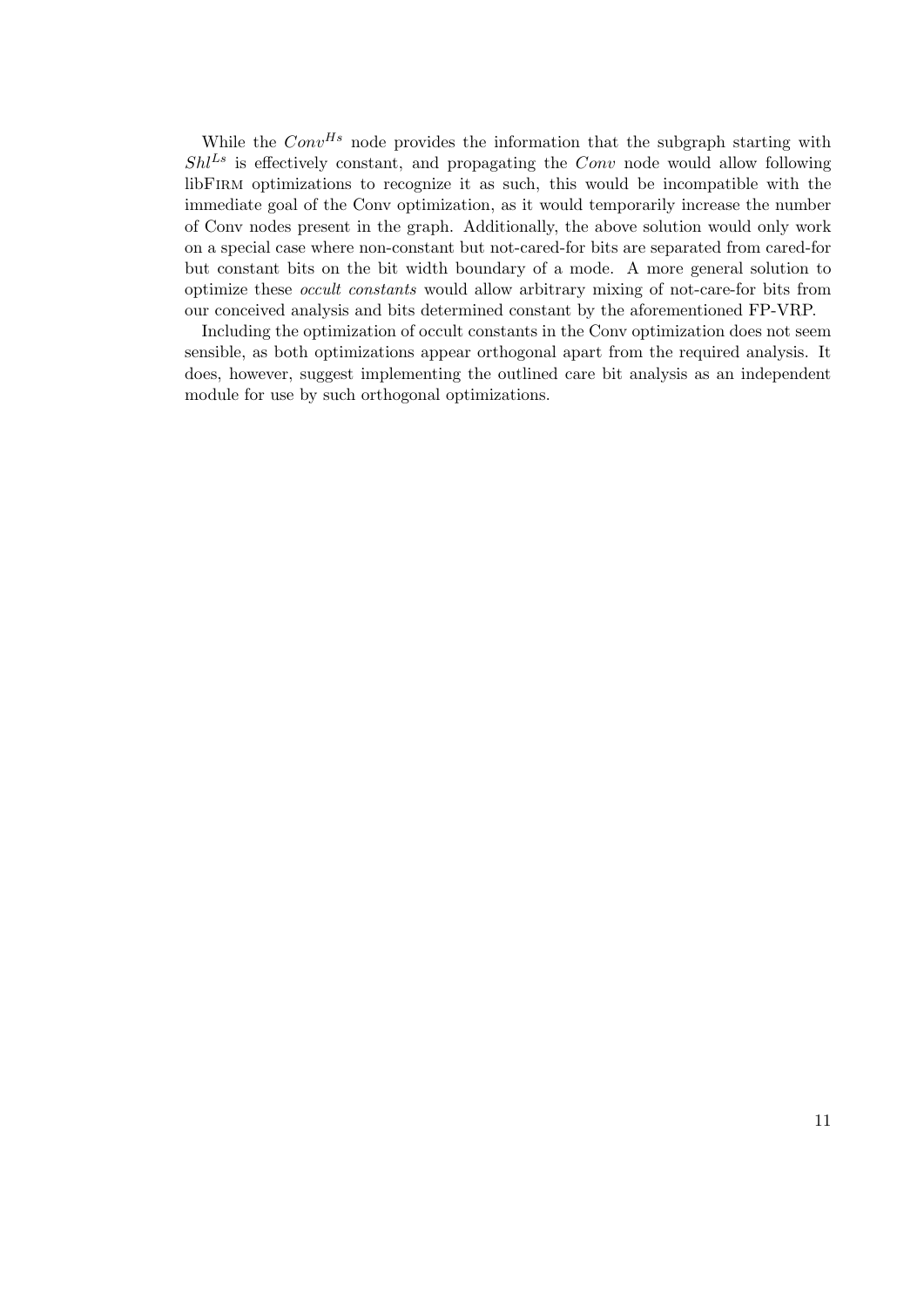## <span id="page-11-0"></span>5 Don't care bit analysis (DCA)

To summarize the findings in the previous sections: In order to overcome the shortcomings of the old Conv optimization, we need an analysis for libFirm that provides information for each data mode node on which of its bits are relevant for a program's computation. We could then continue to tackle the optimization problem by proven means with minor revisions of the algorithm documented in section [3.](#page-6-0)

## <span id="page-11-1"></span>5.1 Prior work

The most extensive prior work in the area appears to be [\[Ste00\]](#page-23-1). Its author presents a compiler, Bitwise, that frees the programmer from declaring bit widths of integer variables by determining necessary bit widths automatically through data flow analysis performed on an SSA IR. In contrast to Firm, the SSA IR used in Bitwise does not represent type conversion itself, freeing the author from the optimization problem of trading the number Conv nodes with minimizing bit widths.

The Bitwise author considered three lattices as candidate for his analysis. One with the abstract values being the minimum number of bits required for a value. The second with bit vectors determining which bits are possibly assigned to. The third is the classical value range analysis lattice.

The Bitwise author chose the latter for maximum precision of the analysis. Experience among IPD staff contraindicated implementing a value-range based bit-width analysis for libFirm, as computing fix points on bit vector lattices usually shows better convergence behavior than range-based ones, and is to be preferred for implementing "yet another" phase of a general-purpose compiler.

Another aspect is that the bitwise compiler performs a bi-directional analysis, combining the classical forward-propagating value range analysis with our conceived backwardpropagating care-bit-analysis.

Yours truly was advised to be wary of combining analysis unless it is clear that the combination is more powerful than the constituents in terms of [\[Cli95\]](#page-22-5). No evidence of this could be provided in time for this Studienarbeit , so work on design of a uni-directional backward-propagating analysis for care bits was started with the intend to make use of both, the results from the new DCA and the exclusively forward-propagating value range analysis already available in libFirm for performing the actual Conv optimization.

#### <span id="page-11-2"></span>5.2 Lattice

The user of the conceived DCA expects information on each bit in the result of each Firm node about whether it is relevant for the program's computation or not. We define 1 to mean a bit is cared for, i.e. relevant, and 0 to mean a bit is not cared for, i.e. irrelevant.

A typical textbook lattice, as well as the bit vector lattice considered by the bitwise author, contains additional  $\perp$  and  $\perp$  elements to denote "not enough" and "contradicting" information, as illustrated on the left of figure [2.](#page-12-1) However, we can use the simpler,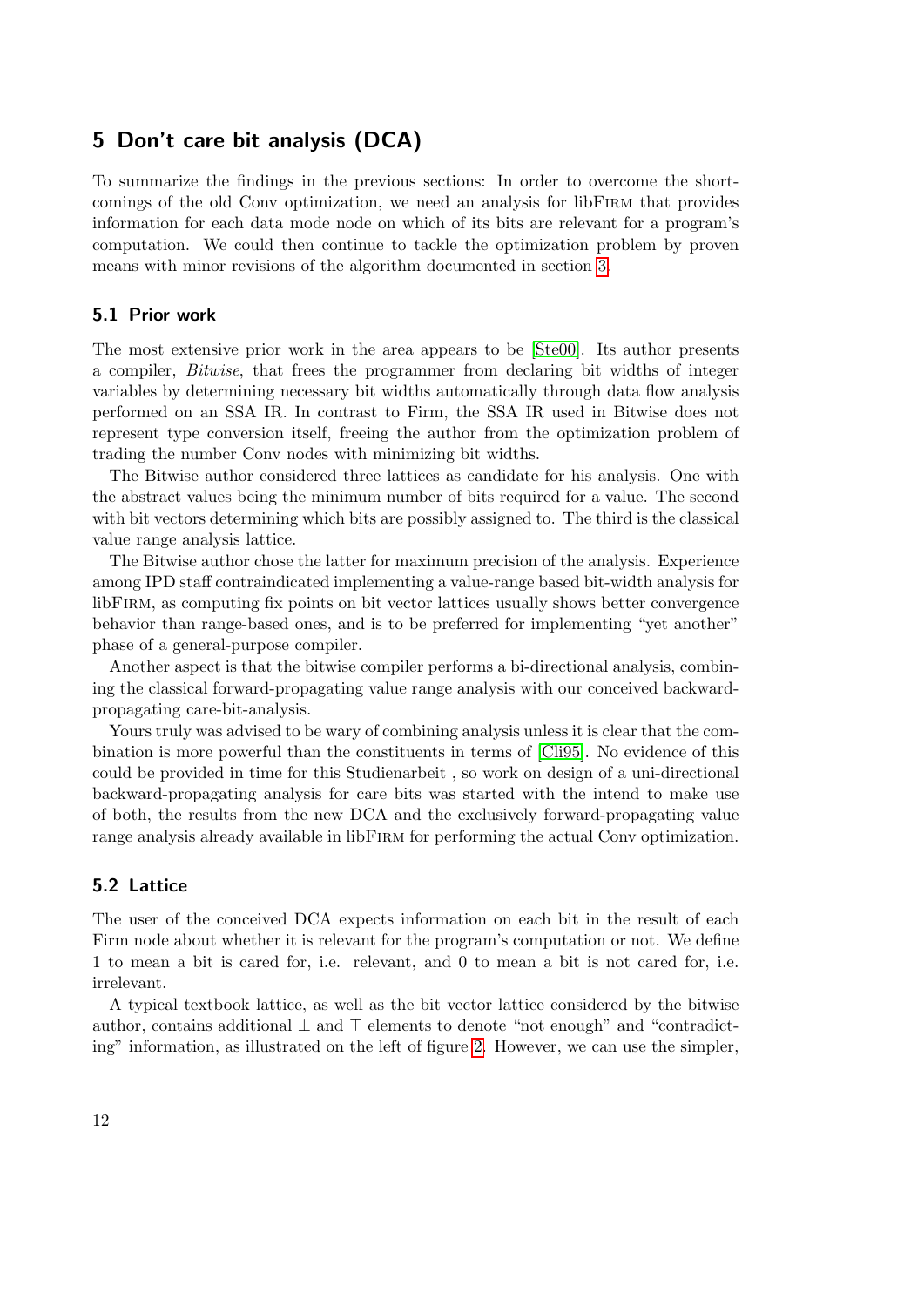

<span id="page-12-1"></span>Figure 2: Hasse diagrams of two lattices considered for bits of the don't care analysis. On the left a standard textbook one. The right one was chosen for this analysis.

two-element lattice on the right for the following reasons.

- 1. There is no way one could imagine a "contradiction" with our analysis at hand, so this state would be unused.
- 2. Discerning the states "no information" and "cared for" wouldn't be of any value to the conceived users of the DCA, so these states can be coalesced into "cared for" with respect to the users.
- 3. Coalescing "no information" and "cared for" is also ok for analysis purposes if we allow for the fact that the abstract values are not conservative approximations until the algorithm for computing the fixpoint terminated. If, upon termination, an abstract value was to be stuck on its initialization value "not cared for" because it wasn't reached, the approximation is correct, as the variable is part of unreachable code, implying irrelevance of its constituent bits.

The advantage of the four-element lattice appears irrelevant when compared with simpler data structures and more conscise code possible with computation on a twoelement lattice.

Now that we have fixed the bit-wise lattice as  $L = \{1,0\}$  with boolean  $\vee$  and  $\wedge$ as infimum and supremum operators, we define the lattice for bit vectors as  $V = L^w$ whereas  $w$  denotes the width of the widest possible mode available in libFIRM, and the infimum and supremum operators applied component-wise.[2](#page-12-2)

To cut down on notational overhead when defining the transfer function, bit vectors will be noted as binary numbers with bit-wise application of the operators. Figure [3](#page-13-0) illustrates the resulting product lattice in this notation for  $w = 3$ .

#### <span id="page-12-0"></span>5.3 Data-flow equations

Given a set of bits the user cares about in the result of a libFIRM opcode, we can determine which bits in the operands can affect it. We formalise this as the *cares* 

<span id="page-12-2"></span><sup>&</sup>lt;sup>2</sup>In the implementation, the bit width of the abstract value vectors actually varies according to the width of the mode of the node the value is associated with to make the result of the DCA consistent with previously implemented analyses in libFirm. This fact is dismissed in this theoretical presentation as yet another implementation detail.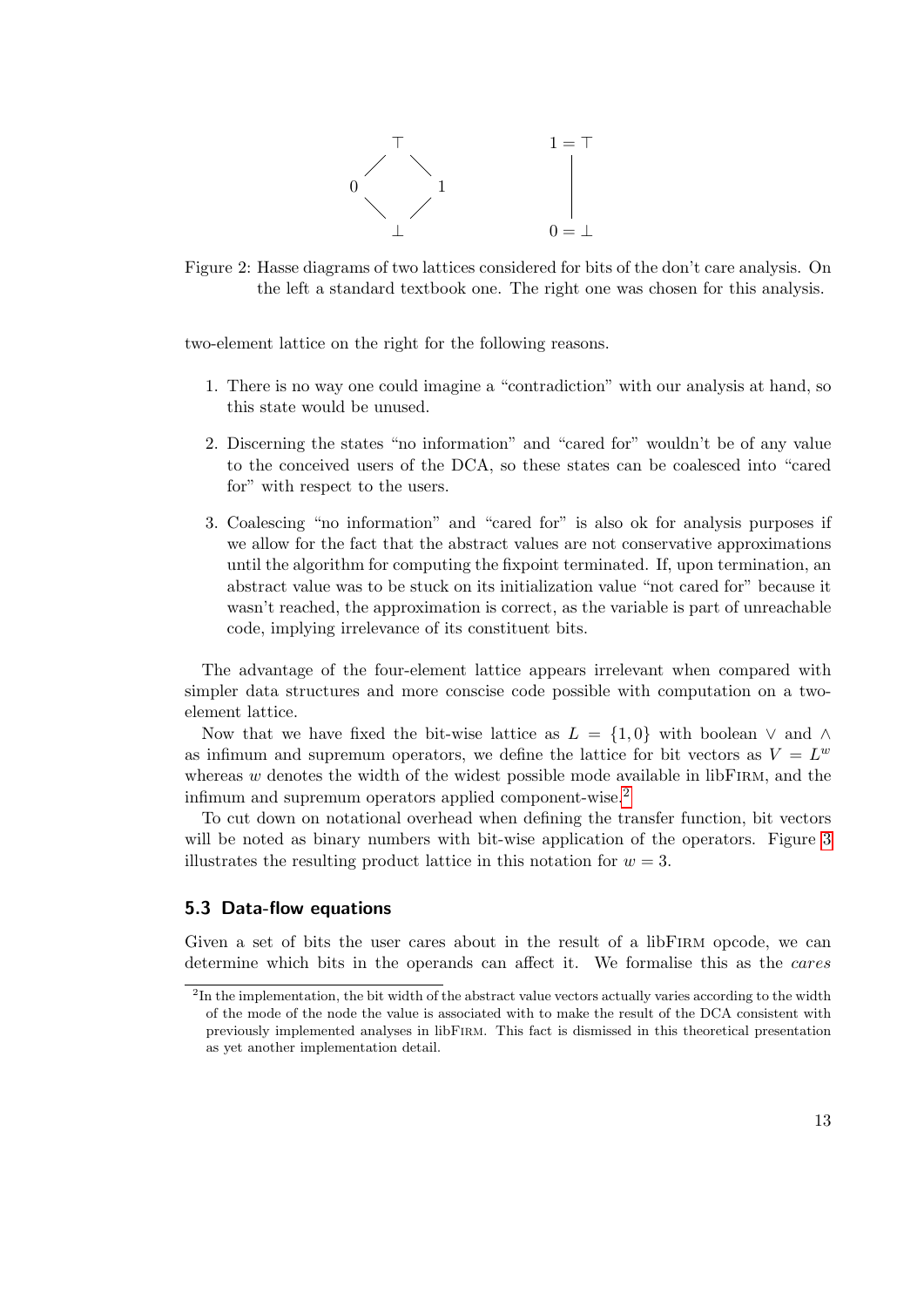$$
1112 = T
$$
  
\n
$$
1102 1012 0112
$$
  
\n
$$
|\times \times |
$$
  
\n
$$
1002 0102 0012
$$
  
\n
$$
0002 = \perp
$$

<span id="page-13-0"></span>Figure 3: Hasse diagram of the product lattice used for a hypothetical DCA on variables with a width of 3 bits.

function:

$$
cares: O \times V \times \{1, \dots, arity(O)\} \longrightarrow V
$$

O being the set of firm opcodes, V our lattice, and the third argument selects the position of the operand we are interested in.

So far, the discussion only defined abstract values for data mode nodes, as this is what the intended users of the DCA require. For analysis purposes, we have to extend the semantics for the rest of the libFirm modes. In case of nodes with Memory, Execution or Basic Block modes, the lattice semantics degenerates into an unqualified "care"/"don't care" indicator represented by the  $\top$  and  $\bot$  elements, turning the DCA into a plain reachability analysis for nodes of these modes.

To illustrate the interaction between different modes during analysis: If a user would care for certain bits in a Phi node, the caredness information does not solely propagate to the Phi node's data operands. The value of the bits cared for in the result of the Phi node can be mutated by choice of control flow to reach the Phi node, so we also care for the Phi's BB operands. Following control dependencies might in turn lead to unqualified "caring" for a Cmp node, again leading to caring of data mode bits in the operands of the Cmp node.

With all Firm nodes and modes covered, we can now formalise the following data-flow equations on IRG nodes N:

$$
in(N) = \bigvee_{s \in succ(N)} out(s, position(N, s))
$$
\n(1)

$$
out(N, n) = \text{cares}(\text{opcode}(N), \text{in}(N), n)
$$
\n(2)

$$
out(End, n) = \top \,\forall n \in \{1, ..., arity(End)\}\
$$
\n(3)

If our cares function is designed to be monotone with respect to its lattice parameter, we can now determine caredness in bits of nodes by computing the minimum fixpoint.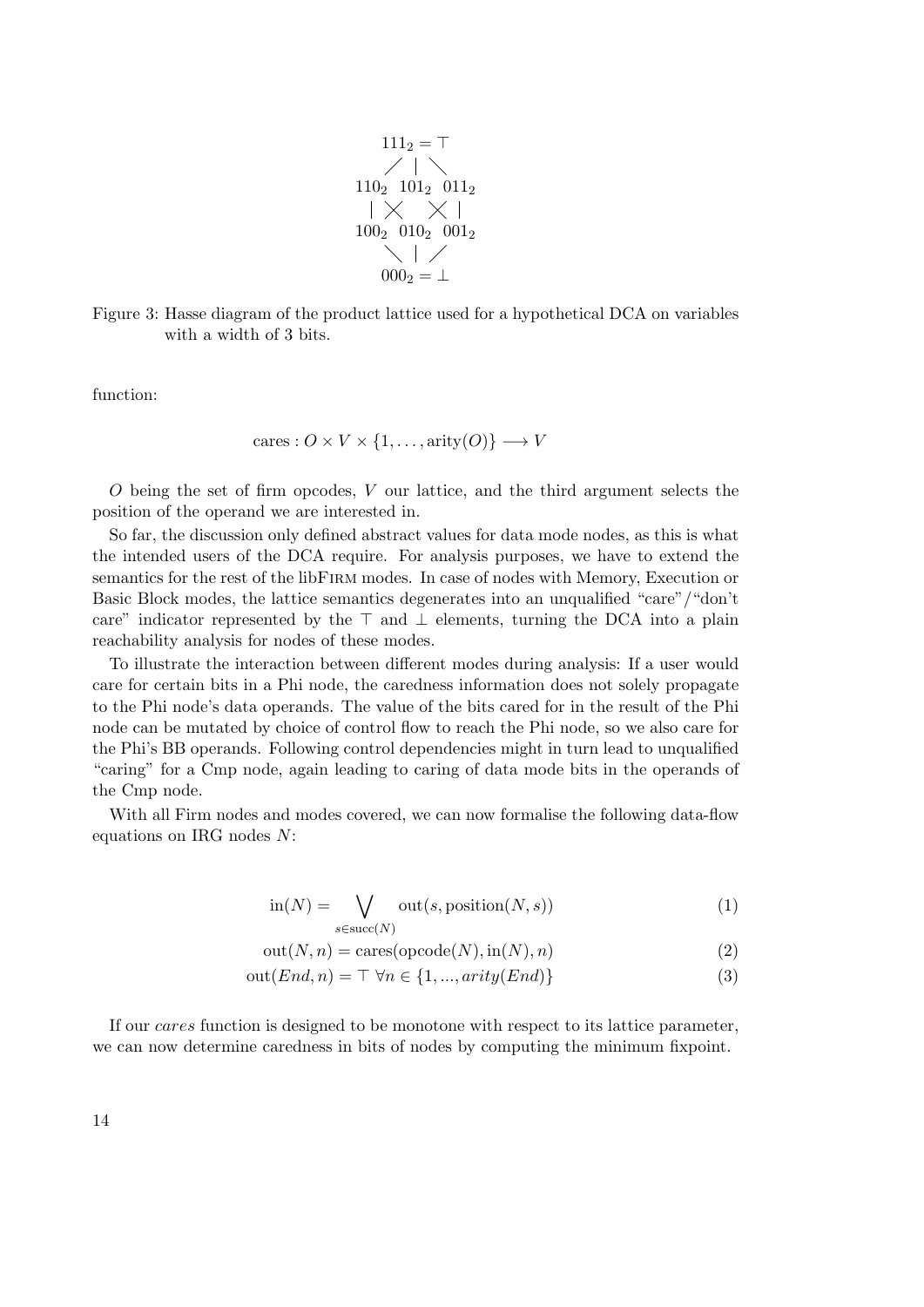## <span id="page-14-0"></span>5.4 Transfer function

## <span id="page-14-1"></span>5.4.1 Arithmetic opcodes

Propagation of the care bits in arithmetic modes directly follows from the definition of the respective operations and the definition of our care bits. Only a selected subset of the definition of the cares function is presented here.

- The Add opcode cares for all bits in its operands up to the highest bit present in the caring user. For example,  $cares(Add, 1000<sub>2</sub>, 0) = 1111<sub>2</sub>$ . This is our best approximation, as a carry operation caused by any of the lower bits might affect the bit the user cares about.
- Bit wise, symmetric operations, such as  $And$ , Eor, hand the abstract value right through.
- If the shift count of  $Shl$  or  $Shr$  is constant, they perform the inverse operation on the abstract value, e.g.,  $cares(Shr(x, 1), 1000<sub>2</sub>, 0) = 10000<sub>2</sub>$ . If the shift count is not constant, caring for  $\top$  in the first operand is our only choice. In any case, the second operand is always cared for unqualifiedly  $(\top)$ .

## <span id="page-14-2"></span>5.4.2 Information gathering transfers

The above definition of the *Shl* transfer could be considered an information gathering transfer, as — in contrast to the previous ones — it can actually introduce "not cared for" bits in its operands, despite the result being cared for unqualifiedly.

The following subset of the cares definition shows further gathering transfers.

- Conv nodes, in the case of a down conversion, mark the bits lost during the conversion as "not cared for". E.g.,  $cares(Conv<sup>B</sup>, T, 1) = 11111111<sub>2</sub>$ .
- If arithmetic opcodes have suitable constant arguments, they can yield not cared for bits in their operands. For example, if an And node has a Const node as one operand, the bits cared for in the other operand are determined by the incoming abstract value masked with the constant of the Const node.

## <span id="page-14-3"></span>5.4.3 Other transfers of interest

• Conv nodes, in the case of an upconv, do yield a nontrivial definition when the mode of the operand is a signed integer one using two's complement arithmetic due to sign extension, and the user of the Conv node is interested in one of the sign extended bits. Assuming the operand of the Conv node in the following map is of mode Bs, the transfer could look like  $cares(Conv<sup>H</sup>, (1,0000,0000<sub>2</sub>), 1)$  =  $(1000, 0000<sub>2</sub>)$ .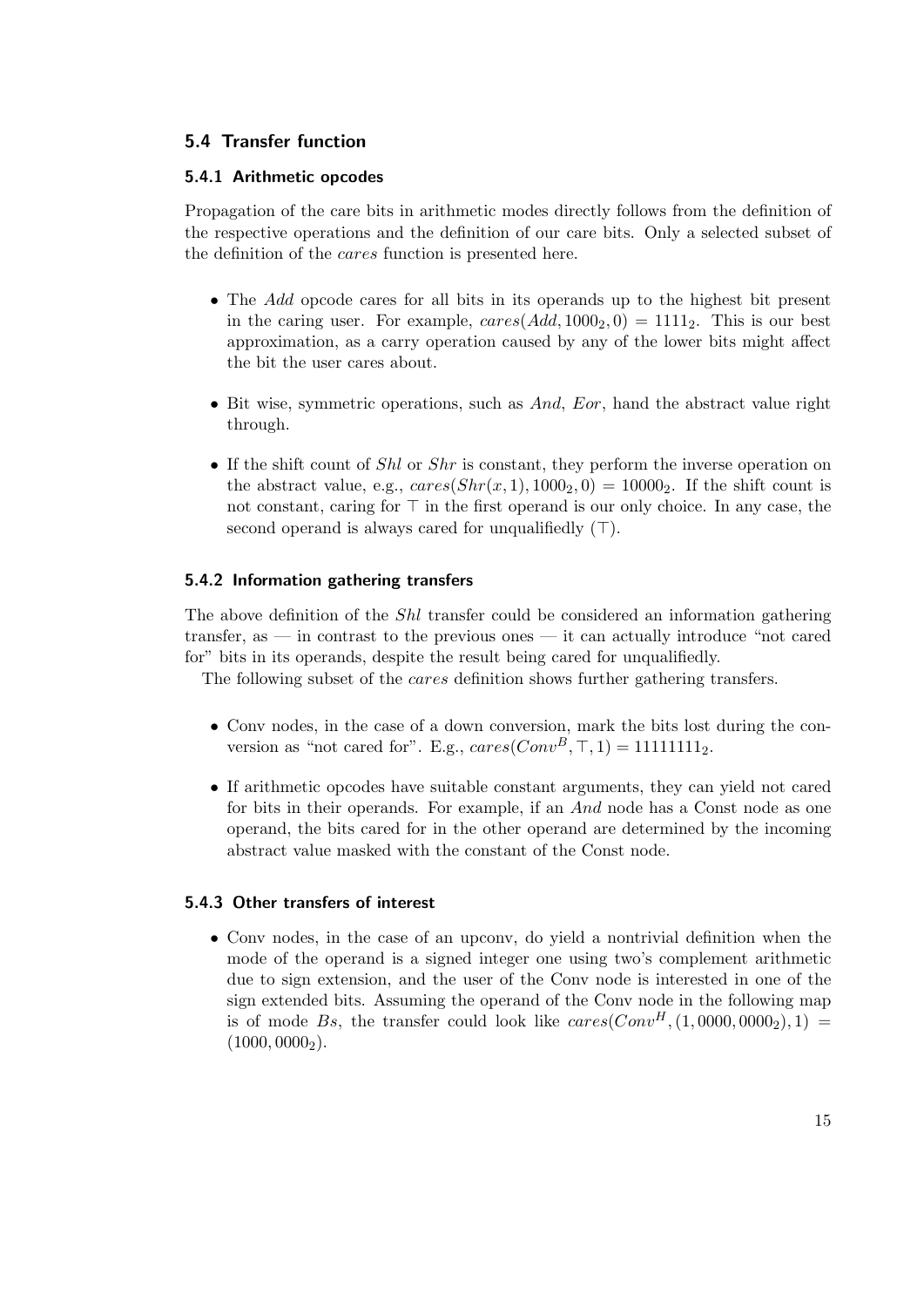## <span id="page-15-0"></span>5.5 Implementation

The DCA was implemented as a separate module in libFIRM to facilitate use by other optimizations besides the Conv optimization, for example an optimization for the occult constants described earlier.

The fixpoint itself is computed by means of the Work list algorithm.

Liberal use of assertions was made in order to protect against an accidental nonmonotone transfer during revisions of the code.

The analysis is available as

```
void dca_analyze(ir_graph *irg);
```
Upon computation of the fixpoint, the result is available in nodes in the form of links to target values containing the care bits.

## <span id="page-15-1"></span>5.6 Testing

Testing the DCA code and conservativeness of the fixpoint indirectly via the Conv optimization is not effective as only a minute part of the analysis actually results in transformations of the graph. To thoroughly test the DCA, a fuzz testing approach was used by implementing a graph walker that inserts Eor nodes to toggle bits that have been analyzed as "don't care".

When fuzz-testing was found to change the semantics of a program during development, and the reason was not obvious, an efficient way to systematically locate the bug was restricting the fuzz-walker to certain node IDs modulo  $2<sup>n</sup>$ . A binary search would then quickly locate the bogus abstract value.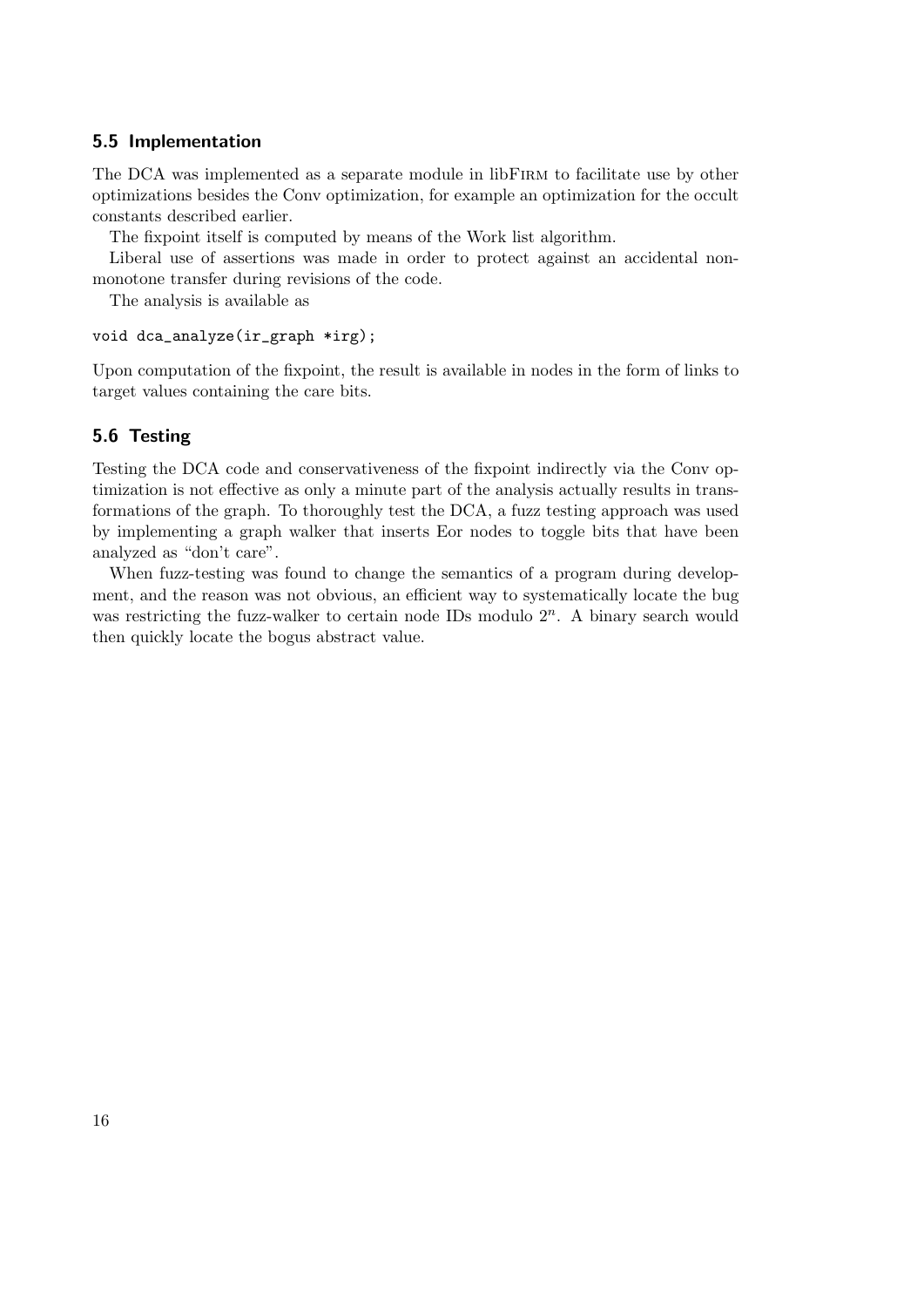## <span id="page-16-0"></span>6 Conv optimization using DCA result

To use the analysis result for optimization, two problems need to be solved. First, legal transformations need to be found. The fact that only not-cared-for or constant bits would be lost on conversion of a node from mode W to mode N does not imply that it is safe.

Some of the reasons are implementation details hushed up in most publications about libFirm, such as the "modulo shift" problem, where the implicit modulus applied to the shift count argument of a shift operation does correlate with the mode of the shift node's result in non-intuitive ways.

Others stem from the fact that the old Conv optimization liberally switches signedness. The DCA doesn't make any predication about whether switching signedness of modes is safe, but as we set out for a no-regressions solution, we can't dismiss this feature.

<span id="page-16-3"></span>Yet another source of concern are nodes whose nature is not entirely reflected in the IR graph, thwarting a more elegant analysis by requiring special cases. An example for such a node is the Mulh node, which could be considered a graph macro expanding to the subgraph in figure [4.](#page-16-3)



Figure 4: An IR subgraph equivalent to the Mulh node.

The second problem is determining whether a transformation is favorable. Simply modifying the graph to perform every operation in the smallest mode possible would maximize the number of Conv nodes, which would be contrary to the goal of the classic Conv optimization.

#### <span id="page-16-1"></span>6.1 Transformations

The new Conv optimization recursively performs three transformations on the IRG .

#### <span id="page-16-2"></span>6.1.1 Moving downconv up

The transformation in Figure [5](#page-17-1) is applied when all of the following conditions hold:

1. The highest cared for bit in  $Op_1^W$  does fit into mode N.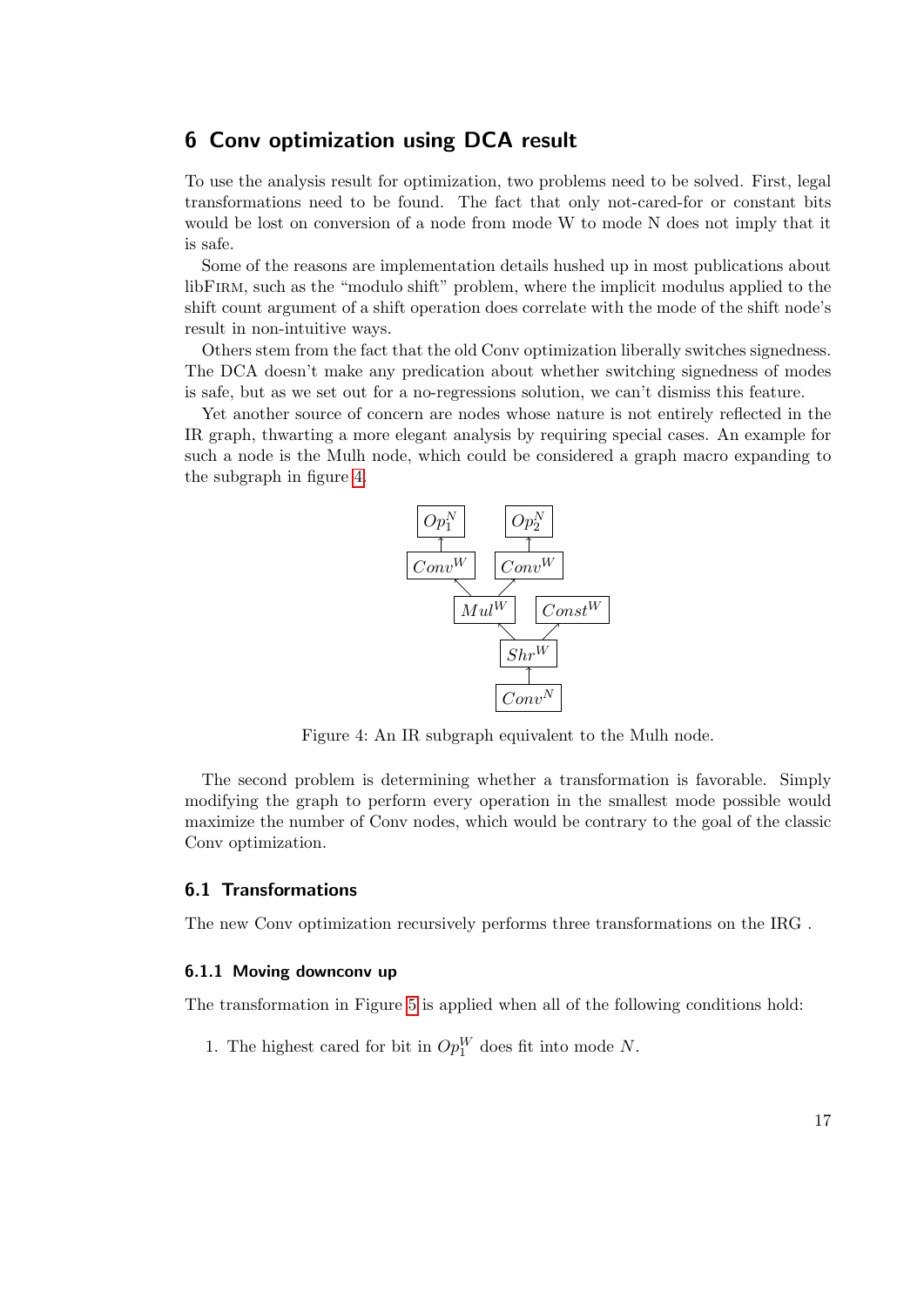- 2.  $Op_1^W$  doesn't care for bits in its operands higher than  $size(N) 1$
- 3. Op is an opcode that won't change program semantics on down conversion under condition (2).
- 4. A cost function determines that the number of Conv nodes in the IRG won't increase.

For most opcodes, condition (2) implies condition (3). For some opcodes however, such as the aforementioned Mulh node, this is never true if a user cares about any of the bits in its result.

Conditions (1) and (2) also guarantee that the fixpoint doesn't change, and remains a conservative approximation.

<span id="page-17-1"></span>

Figure 5: Converting  $Op_1^W$  by moving  $Conv^N$  up.

#### <span id="page-17-0"></span>6.1.2 Contracting downconvs

As with the classic Conv optimization, contraction transforms subgraphs

$$
Conv^N(Conv^M(Op^W))
$$

into

$$
Conv^N(Op^W)\\
$$

when  $Conv^N$  is the only user of  $Conv^W$ .

This restriction is not limiting the new Conv optimization, as we can mediately contract Conv nodes with multiple users by applying the Transformation in [6.1.1](#page-16-2) first.

This transformation also doesn't change the DCA fixpoint, because

$$
cares(Conv^M, cares(Conv^N, \top, 0), 0) = cares(Conv^N, \top, 0)
$$

18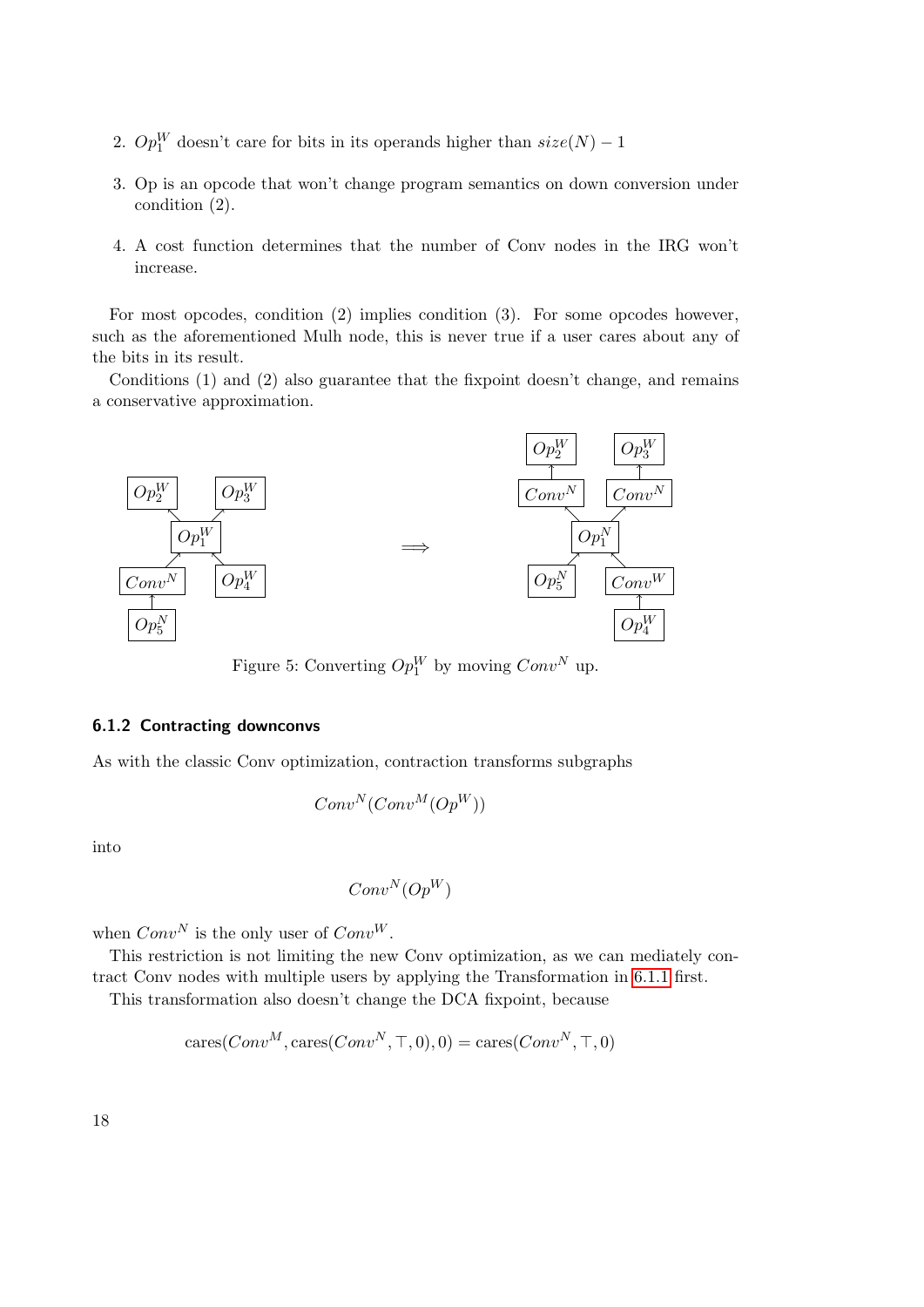#### <span id="page-18-0"></span>6.1.3 Moving upconv down

In order to move upconvs in direction of the data flow, the Transformation in figure [6](#page-18-2) is performed when the following conditions hold:

- 1. The highest cared for bit in  $Op_1^W$  does fit into mode N
- 2.  $Op_1^W$  doesn't care for bits in its operands higher than  $size(N) 1$
- 3. Op is an opcode that won't change program semantics on down conversion under condition (2).
- 4. A cost function determines that the number of Conv nodes in the IRG won't increase.

<span id="page-18-2"></span>

Figure 6: Converting  $Op_1^W$  by moving  $Conv^W$  down.

#### <span id="page-18-1"></span>6.2 Algorithm

As worked out in section [3,](#page-6-0) the old Conv optimization can be made analysis-driven by consulting the result of the DCA for local decisions. Naturally, the algorithm for type conversion by moving Conv nodes around can be mostly reused.

In order to allow for moving upconvs in direction of the data flow, the depth-first searches now also follow edges in that direction, and the procedures for modifying the graph as well as the cost function have been adapted.

However, there is one major change to the algorithm. Due to the added support for cycles in the dependency graph, and the continued support to liberally switch signedness around, we can no longer call the nested depth-first searches repeatedly until a fixpoint is reached, as there might always be a Conv node that can be moved around to convert a path to its "smaller" unsigned/signed type.

The easy way out of enforcing antisymmetry on the type conversion relation would violate our goal of a no-regression solution. The problem was "solved" by performing the inner algorithm only once instead of repeatedly. While this also means accepting a regression, testing has shown that enforcing antisymmetry on the type relation yields a much more severe penalty than omitting repeated computation.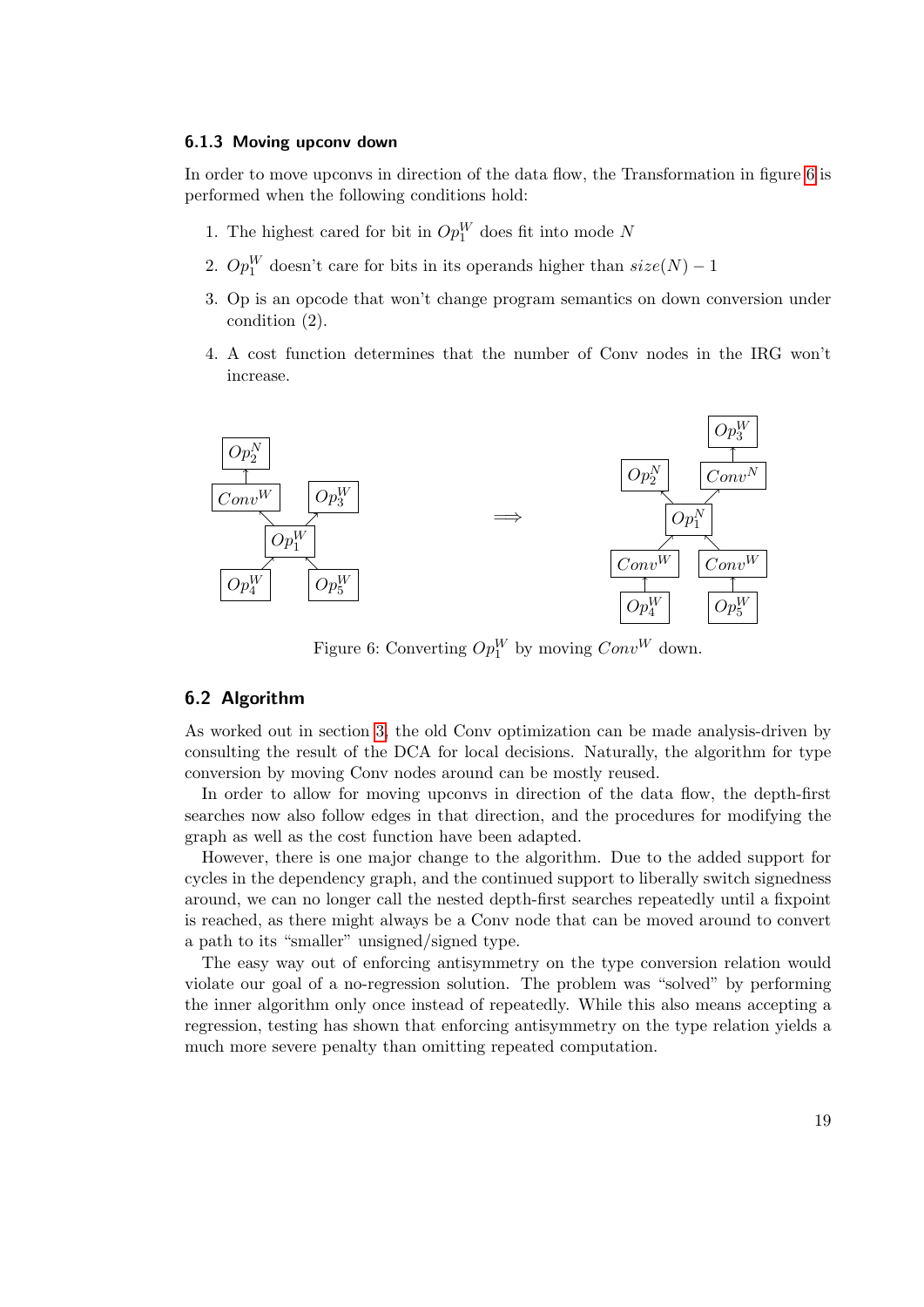## <span id="page-19-0"></span>6.3 Implementation/Testing

Implementation was done by revising the old Conv optimization.

To allow additional coverage during testing, a "stress test" mode was added. If activated, the cost function always returns "favorable". This was deemed necessary because the theoretical discussion did not make any assumptions about the correctness of the cost function, which should be reflected in the code.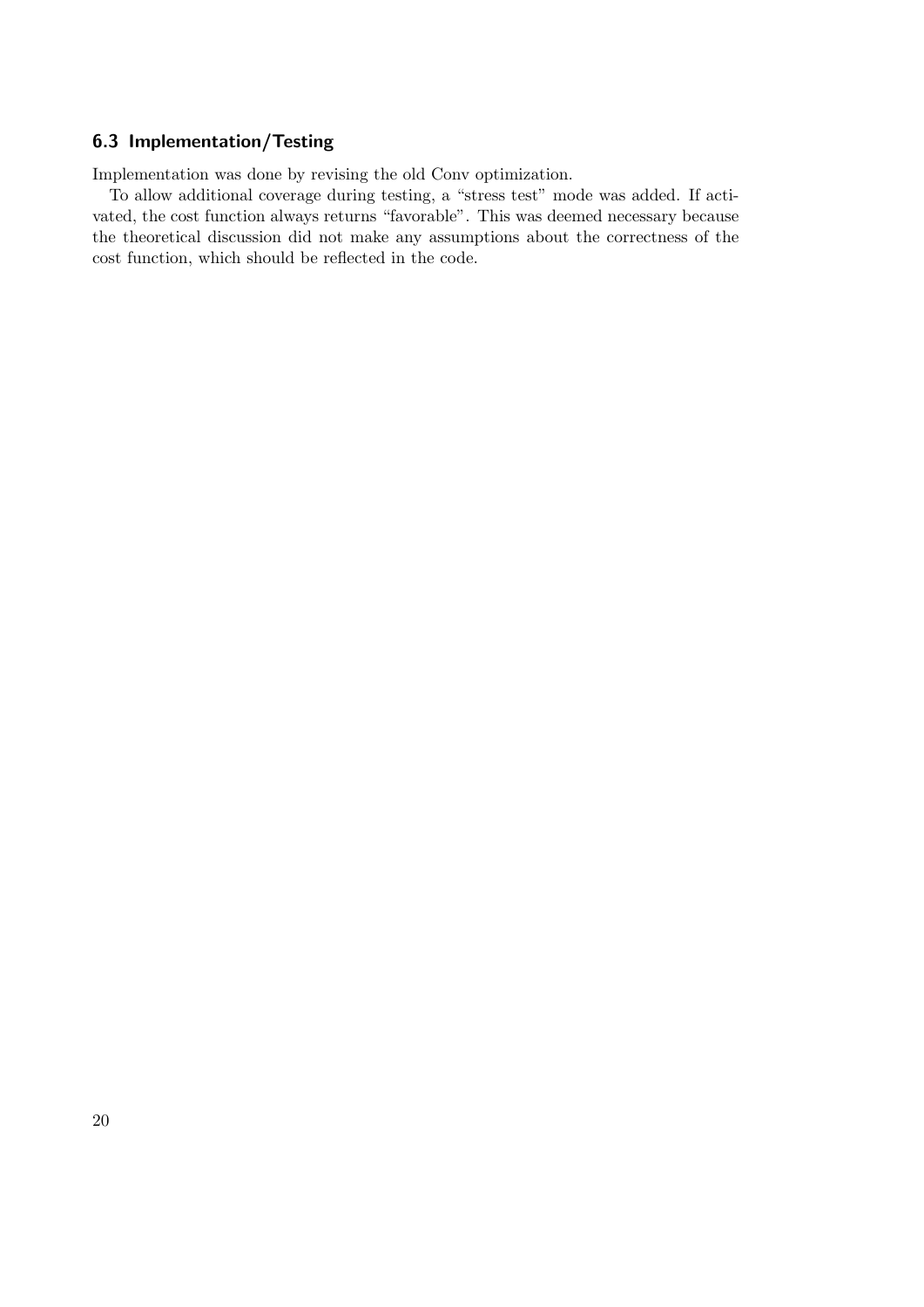<span id="page-20-3"></span>

| <b>Test</b> | run time old [s] | run time new [s] | [%]<br>change |
|-------------|------------------|------------------|---------------|
| gzip        | 108.01219        | 108.90952        | 0.8           |
| vpr         | 87.572122        | 89.003499        | 1.6           |
| gcc         | 52.607665        | 52.296054        | $-0.6$        |
| mcf         | 55.950885        | 55.740288        | $-0.4$        |
| crafty      | 52.317615        | 52.683097        | 0.7           |
| parser      | 119.79726        | 122.79636        | 2.5           |
| perlbmk     | 92.652055        | 91.468321        | $-1.3$        |
| gap         | 54.163619        | 55.019924        | 1.6           |
| vortex      | 115.87767        | 98.742977        | $-14.8$       |
| bzip2       | 85.1815          | 84.693048        | $-0.6$        |
| twolf       | 124.97449        | 125.44915        | 0.4           |
| mesa        | 118.38633        | 119.72873        | 1.1           |
| art         | 64.373353        | 64.662043        | 0.4           |
| equake      | 75.954529        | 75.816939        | $-0.2$        |
| ammp        | 238.16081        | 241.16126        | 1.3           |
| Total       | 1445.9821        | 1438.1712        | $-0.5$        |

Table 1: Comparison of run time of benchmark tests between old and new Conv optimization.

## <span id="page-20-0"></span>7 Evaluation

In order to evaluate the new Conv optimization, we will compare it to the old version by compiling and executing the SPEC CPU2000 benchmark, available from [\[Sta\]](#page-23-2), with each version respectively, observing changes in the runtime of the produced programs.

The exact libFirm revision used for the comparison is 1.21.0. The cparser revision used was git revision f0a1b89b. The Conv optimization version was taken from the author's repository [3](#page-20-2) and transplanted on top of the versions above, as the current development tree of libfirm would not compile some of the SPEC test programs.

## <span id="page-20-1"></span>7.1 SPEC performance

The values for comparison were obtained by performing the benchmark eight times for each version and computing the minimum value for each test in order to reduce uncertainties introduced due to the test systems available to the author being networked multi-user multi-tasking machines. The machine itself is not detailed further, as we are interested in relative changes only.

Table [1](#page-20-3) lists the runtime values.

<span id="page-20-2"></span><sup>&</sup>lt;sup>3</sup>The exact revision being 7a2c079a9d3011bb2036ef75fce13cf13efee7b6.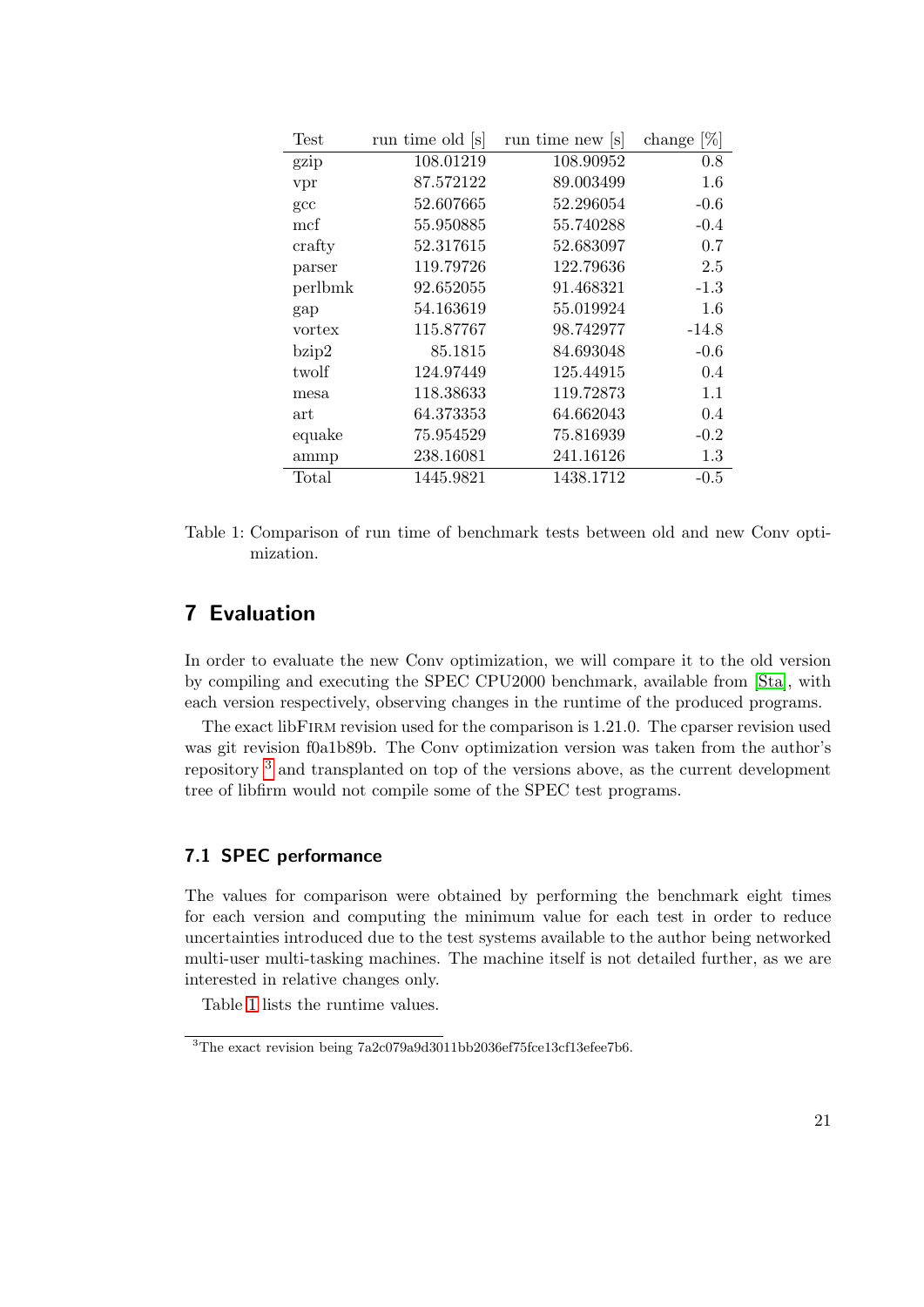<span id="page-21-1"></span>

| <b>Test</b> | $\Delta$ Conv old | $\Delta$ Conv new | $\Delta$ bits old | $\Delta \text{bits new}$ |
|-------------|-------------------|-------------------|-------------------|--------------------------|
| ammp        | $-5$              | $-14$             | $-128$            | $-1160$                  |
| equake      | 0                 | 0                 | 32                | $-192$                   |
| art         | $\theta$          | 0                 | 0                 | $-64$                    |
| mesa        | $-813$            | $-772$            | $-7304$           | 13592                    |
| parser      | $-73$             | $-122$            | $-384$            | $-20064$                 |
| gcc         | $-1384$           | $-1312$           | $-9136$           | $-50016$                 |
| vpr         | $-29$             | $-13$             | 80                | $-288$                   |
| mcf         | $\theta$          | 0                 | 32                | -64                      |
| vortex      | -98               | $-106$            | $-888$            | $-5928$                  |
| gzip        | $-131$            | $-141$            | $-2696$           | $-3000$                  |
| crafty      | $-353$            | $-354$            | $-9496$           | $-11696$                 |
| twolf       | $-299$            | $-296$            | $-1840$           | $-9808$                  |
| gap         | $-1108$           | $-1156$           | $-18800$          | $-13208$                 |
| perlbmk     | $-811$            | $-1352$           | $-11328$          | $-29736$                 |
| bzip2       | $-39$             | $-34$             | -880              | $-808$                   |
| total       | -5143             | $-5672$           | $-62736$          | -132440                  |
|             |                   |                   |                   |                          |

Table 2: Changes made to IRGs of tests of the SPEC in terms of Conv nodes removed and bits minimized.

## <span id="page-21-0"></span>7.2 Effects on lib $FIRM$  IR graphs

Beyond comparing the actual benchmark results it is also interesting to compare the changes made to firm graphs by both versions.

In order to condense the changes to tangible numbers, both, the old and the new Conv optimization were augmented by an evaluation graph walker that counts the number of Conv nodes in IRGs before and after an optimization run. The counts before the run are subtracted from the ones after the run and in turn aggregated by summing over multiple runs of the optimization on each IRG, over multiple IRGs inside an compilation unit, and over multiple compilation units constituting the respective SPEC tests.

In order to compare changes related to the bit-width minimization part of the Conv optimization, the evaluation walker also counts the total number of bits in integer mode nodes other than Conv nodes. The numbers are then aggregated the same way as above. For example, if during the evaluation run the mode of a single non-Conv node would have been changed from LL to L, the result would be  $-64$ .

The results are shown in Table [2.](#page-21-1) In summary over the entire SPEC code, the new Conv optimization shows a 10% improvement regarding the number of Conv nodes removed from IRGs and obliterated twice as many bits in non-Conv nodes of IRGs than the old one.

Individual tests do show regressions in the number of Conv nodes or bits removed. A possible explanation could be the shortcomings mentioned in [6.2.](#page-18-1) A review of the concrete IRGs involved might bring clarity, but sadly the author had no time left before deadlines to investigate further...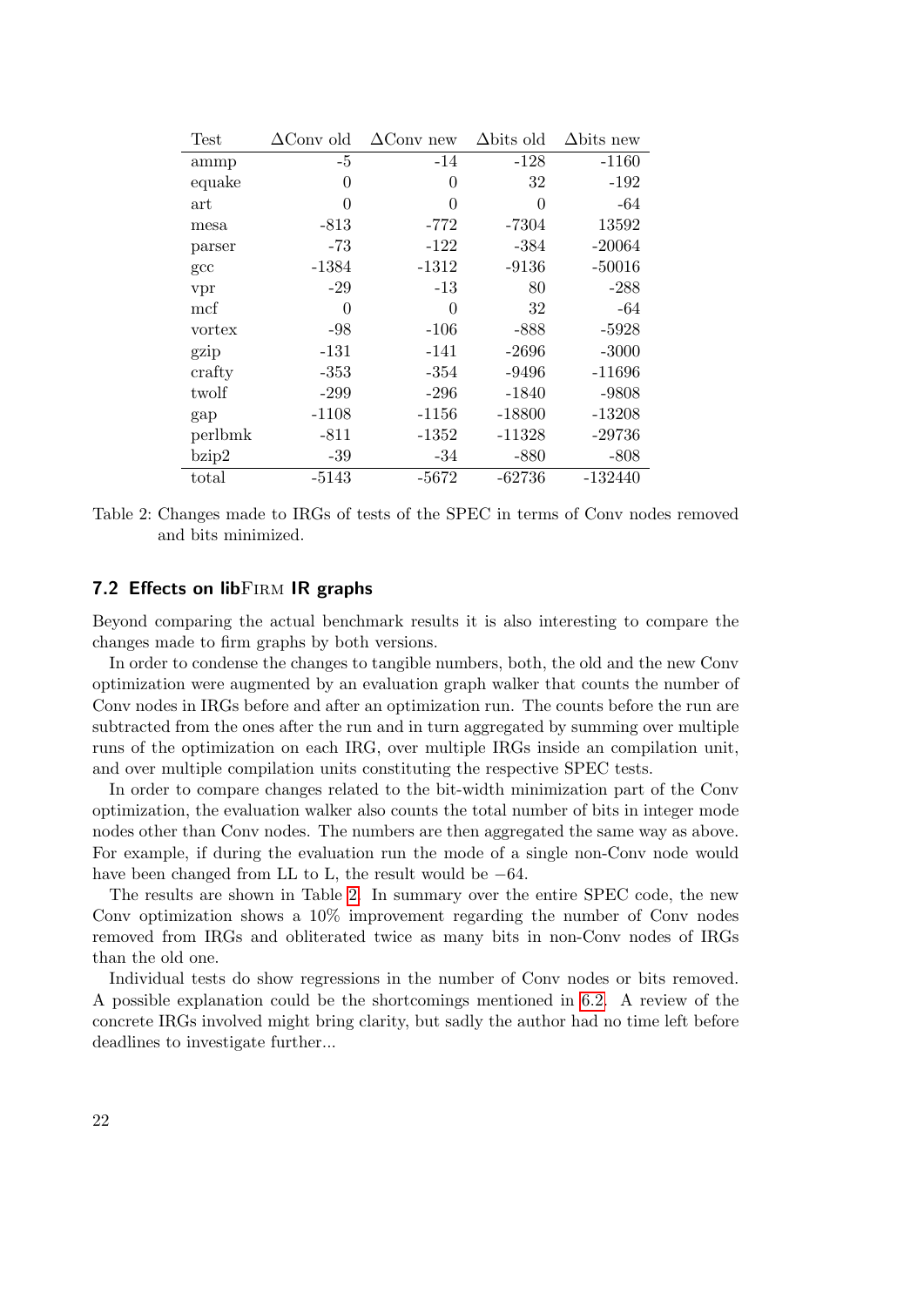| Test         | occult constants |
|--------------|------------------|
| $_{\rm gcc}$ | 24               |
| gap          | 14               |
| bzip2        | 10               |
| others       | $\Box$           |
| total        |                  |

<span id="page-22-6"></span>Table 3: Occult constants found in IRGs during compilation.

## <span id="page-22-0"></span>8 Conclusion

## <span id="page-22-1"></span>8.1 Summary

In this Studienarbeit, we designed and implemented an improved version of the the Conv optimization in libFIRM using data flow analysis techniques. As the analysis that was developed in order to reach this goal appears to have additional value besides its use for Conv optimization, it was implemented as a separate module to allow further application.

## <span id="page-22-2"></span>8.2 Future work

As previously suggested, the DCA result is valuable for optimizations beyond bit width minimization.

By combining DCA and FP-VRP bit vectors, occult constants can be located and replaced by real constants, in turn allowing further constant propagation and constant folding. Searching for occult constants within IRGs of the SPEC revealed that only three of the test programs contain occult constants, as detailed in table [3.](#page-22-6) The fact that such an optimization comes at negligible cost when FP-VRP and DCA analyses were already run might make an implementation attractive despite the low number of occurrences.

It might also be worthwhile to investigate if combining FP-VRP and DCA, both unidirectional analyses, into a bidirectional fixpoint analysis yields a more powerful analysis in terms of [\[Cli95\]](#page-22-5).

## **References**

- <span id="page-22-5"></span>[Cli95] Clifford Noel Click, Jr. Combining analyses, combining optimizations. PhD thesis, Houston, TX, USA, 1995. UMI Order No. GAX96-10626.
- <span id="page-22-4"></span>[ISO99] ISO. ISO C Standard 1999. Technical report, 1999. ISO/IEC 9899:1999 draft.
- <span id="page-22-3"></span>[KR88] B.W. Kernighan and D.M. Ritchie. The C Programming Language. Prentice-Hall Software Series. Prentice Hall, 1988.